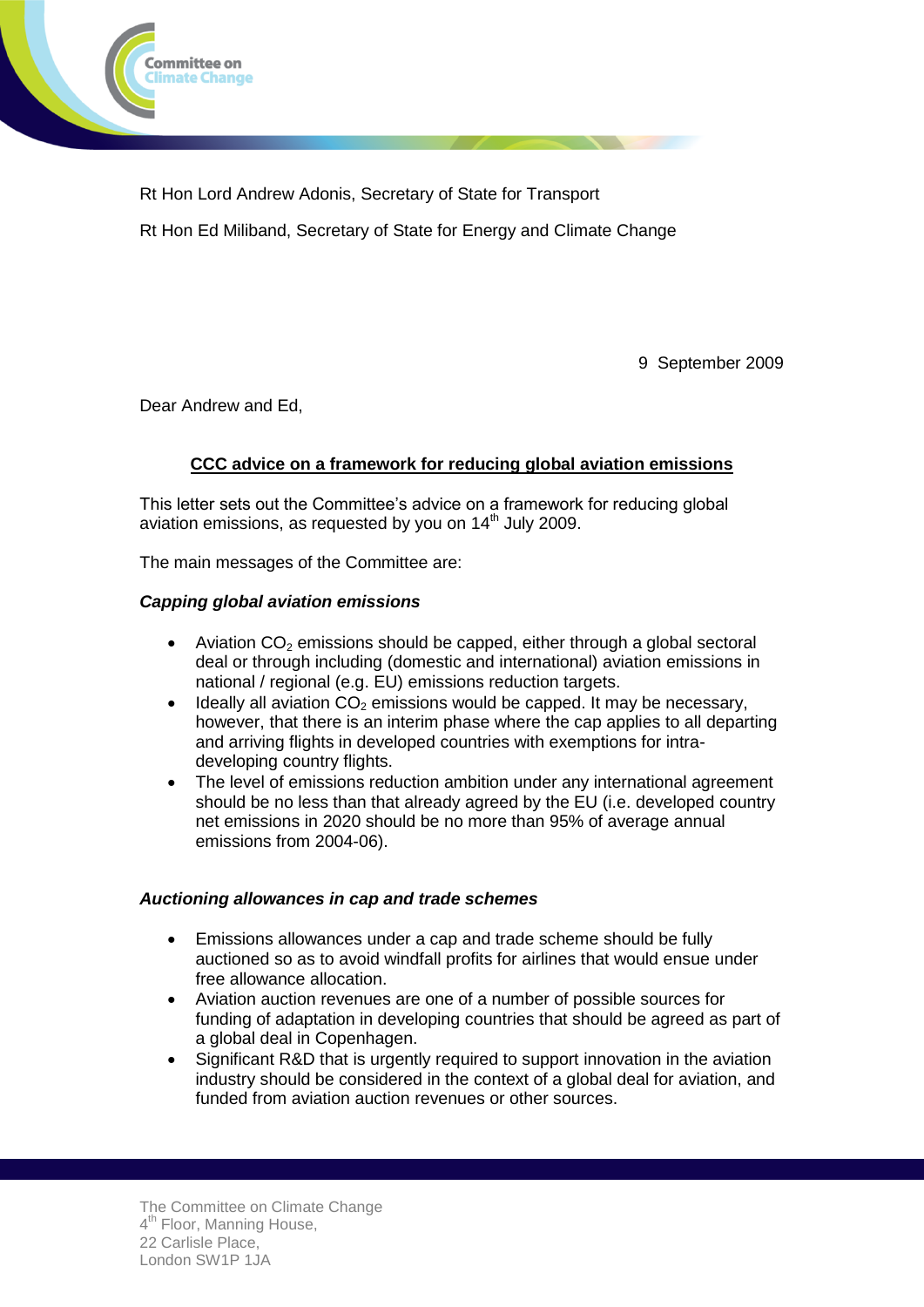

## *Emission reductions within the aviation sector*

- Emissions trading will be useful for an interim period in providing flexibility to achieve cost-effective emissions reductions, subject to the caveat that the carbon price in any trading scheme should provide strong signals for appropriate demand management and supply side innovation.
- The aviation industry should also plan, however, for deep cuts in gross  $CO<sub>2</sub>$ emissions relative to baseline projections (e.g. for developed country aviation emissions to return to no more than 2005 levels in 2050) which will be required as a contribution to meeting the G8's agreed objective to reduce total global emissions in 2050 by 50%.

## *Non-CO<sup>2</sup> effects of aviation*

Non- $CO<sub>2</sub>$  effects of aviation must be addressed as part of any international framework through commitment to a schedule for introduction of appropriate policy instruments (e.g. covering NOx, cirrus and contrails). Given current scientific understanding, early introduction of measures to reduce NOx emissions may be feasible and should be seriously considered.

We consider these messages in more detail in four sections:

- 1. Capping global aviation emissions
- 2. Auctioning allowances in cap and trade schemes
- 3. Emissions reductions in the aviation sector
- 4. Non-CO<sub>2</sub> effects of aviation

# **1. Capping global aviation emissions**

### *Rationale and options for a global cap*

Analysis set out in our December 2008 report showed that global aviation emissions could account for a significant proportion of total allowed emissions in 2050 (e.g. 15-  $20\%$  of all CO<sub>2</sub>). We argued that aviation should be covered by a policy framework which:

- Faces aviation with an appropriate cost of carbon so as to provide an incentive both for supply side abatement and demand side constraint
- Ensures that the total level of emissions (from aviation plus all other sectors) is reduced in line with appropriate targets (i.e. to at least halve emissions of GHGs by 2050).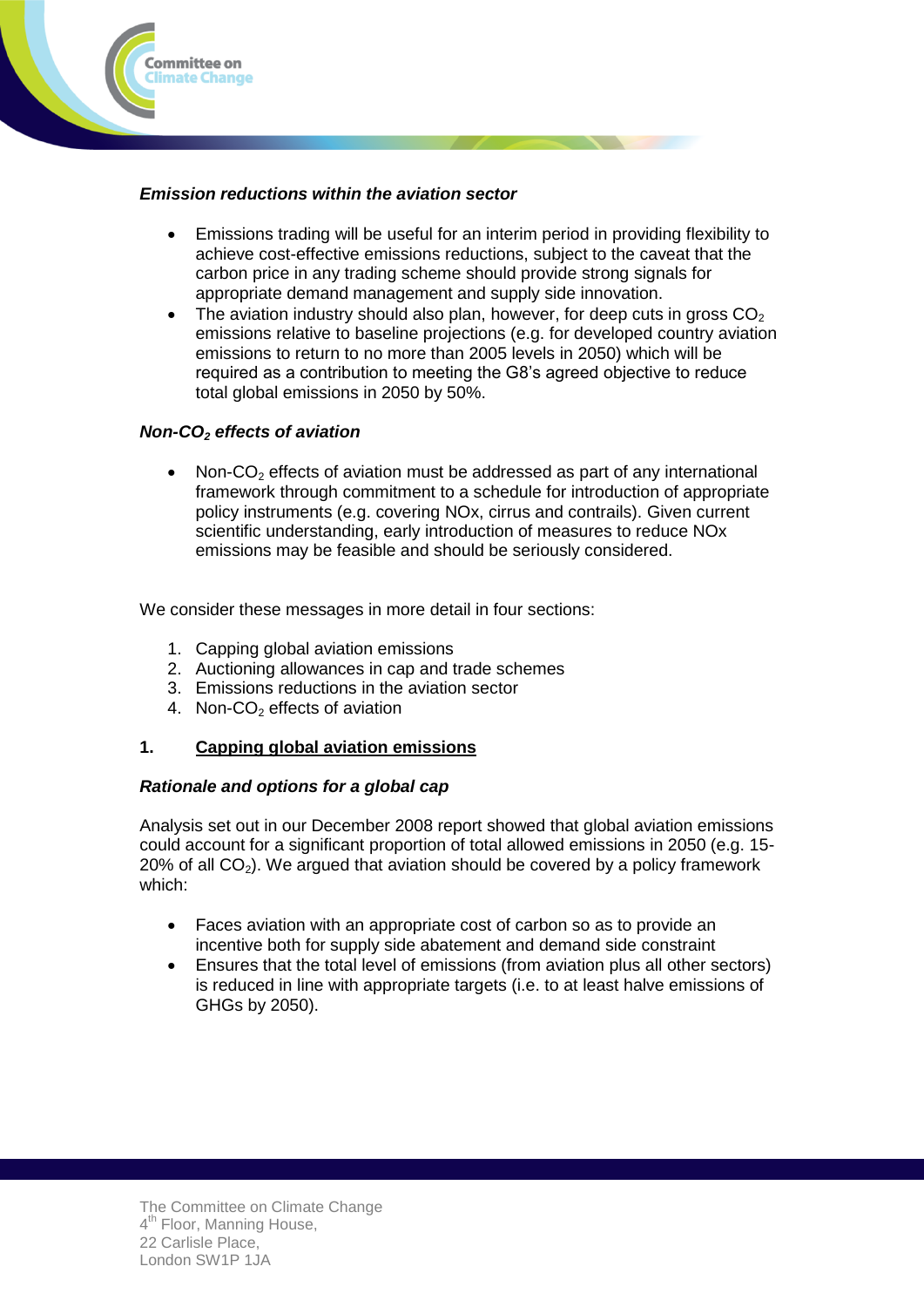

Two high level options that meet these criteria are:

- A global sectoral deal, where aviation is treated separately and is given its own cap.
- Including international aviation emissions in national or regional (e.g. EU) emissions caps supported by national or regional policy levers (e.g. inclusion of aviation in the EU ETS).

To the extent that both options could be designed in a way to achieve an equivalent outcome – a global cap, or a set of linked national / regional caps that together comprise a global cap - the Committee does not have a strong preference for one or the other.

# *Phased introduction of a cap*

Ideally all global  $CO<sub>2</sub>$  aviation emissions would be capped. This could be supported by allowance and auction revenue allocation mechanisms that reflect common but differentiated commitments from developed and developing countries.

In practice, however, the Committee accepts that there may be an interim phase where emission caps apply to all departing and arriving flights in developed countries with exemptions for intra-developing country flights. This type of cap would capture the bulk of global aviation emissions (e.g. developed country aviation emissions alone currently account for around two thirds of global aviation emissions).

### *The level of emissions reduction ambition*

In our December 2008 report we argued that the cap on aviation emissions in the EU ETS together with caps for other sectors under the EU's 30% GHG emissions reduction target is consistent with the Committee's climate change objective. The Committee therefore believes that the EU ETS cap is appropriate and should not be weakened under any agreement to cap global aviation emissions. More generally, developed country aviation emissions should be capped at a level commensurate with the current EU ETS cap (i.e. at no more than – and possibly below - 95% of average 2004-06 aviation emissions) unless emissions reduction targets for other sectors are more ambitious than those in the EU.

# **2. Auctioning allowances in cap and trade schemes**

### *The rationale for auctioning rather than free allowance allocation*

The Committee believes that allowances should be auctioned in cap and trade schemes to avoid windfall profits for participants. In the UK power industry, for example, windfall profits up to £1.6 billion annually may have ensued as a result of free allowance allocation of EU ETS Phase II.

The Committee recognises that in general there may be an argument for free allowance allocation where there are concerns around competitiveness. In the case of aviation industry, however, the risk of leakage is likely to be far less pronounced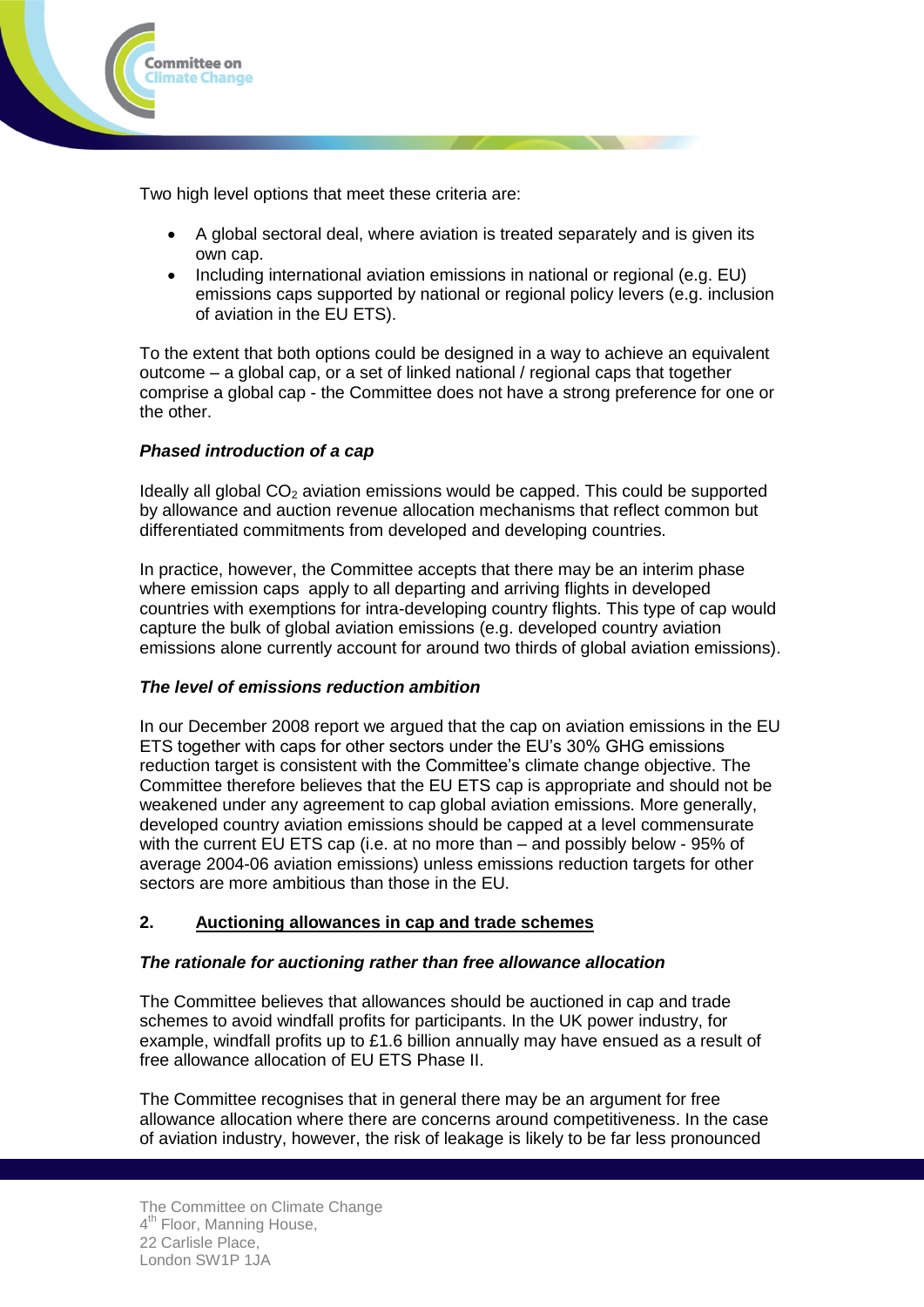

than for other industries (e.g. iron and steel). Aviation is an international industry, but production cannot be shifted to another country: steel consumed in Europe can be manufactured in Europe or China, but a flight from New York to London cannot be produced elsewhere.

In principle there could be some change in hubbing as aviation emissions are capped in some but not all countries for an interim phase. In practice, however, this would be mitigated through a cap applying to all developed country arriving and departing flights.

### *Funding of adaptation*

It is inevitable that there will be some increase in global temperature even in scenarios where the Committee's climate objective is achieved (i.e. to keep central estimates of global temperature increase close to 2 degrees). There will therefore be a need to address climate change risks through adaptation measures. The Committee believes that a global agreement for emissions reduction should include funding for implementation of adaptation measures in developing countries. It is not for the Committee to enter discussions about hypothecation of auction revenues. It is the view of the Committee, however, that if adaptation is not funded via aviation auction revenues, then an alternative source of funding should be clearly identified.

## *Funding of aviation R & D*

Radical innovation in engine, airframe and fuel technology is urgently required to reduce aviation emissions in the period to 2050; it is not clear, however, that the very significant funding needed to support this innovation will be forthcoming from the aviation industry. The Committee therefore believes that a funding source for aviation R&D should be identified as part of an international deal. Funding sources could include cap and trade auction revenues or commitments by national governments.

### **3. Emissions reductions within the aviation sector**

The purchase of emission allowances (e.g. under the EU ETS) and offset credits (e.g. CDM or a successor mechanism) minimises the cost of meeting emissions reduction targets in the near to medium term when there is an abundance of abatement potential available; firms or countries which face a lower abatement cost per tonne will make more abatement effort than those with higher costs, with higher costs firms and countries paying those with lower costs to take action. The Committee therefore supports an interim period where there may be extensive trading, subject to the caveat that the carbon price in any trading scheme should provide strong signals for appropriate demand management and supply side innovation.

Analysis from our December 2008 report, however, shows that there is likely to be very limited scope to meet longer term (e.g. 2050) targets through the purchase of credits. In 2050, climate change mitigation will require all countries to limit emissions below current levels for developed countries, and the potential for developed countries to buy cheap abatement in other countries will be severely limited. The vast